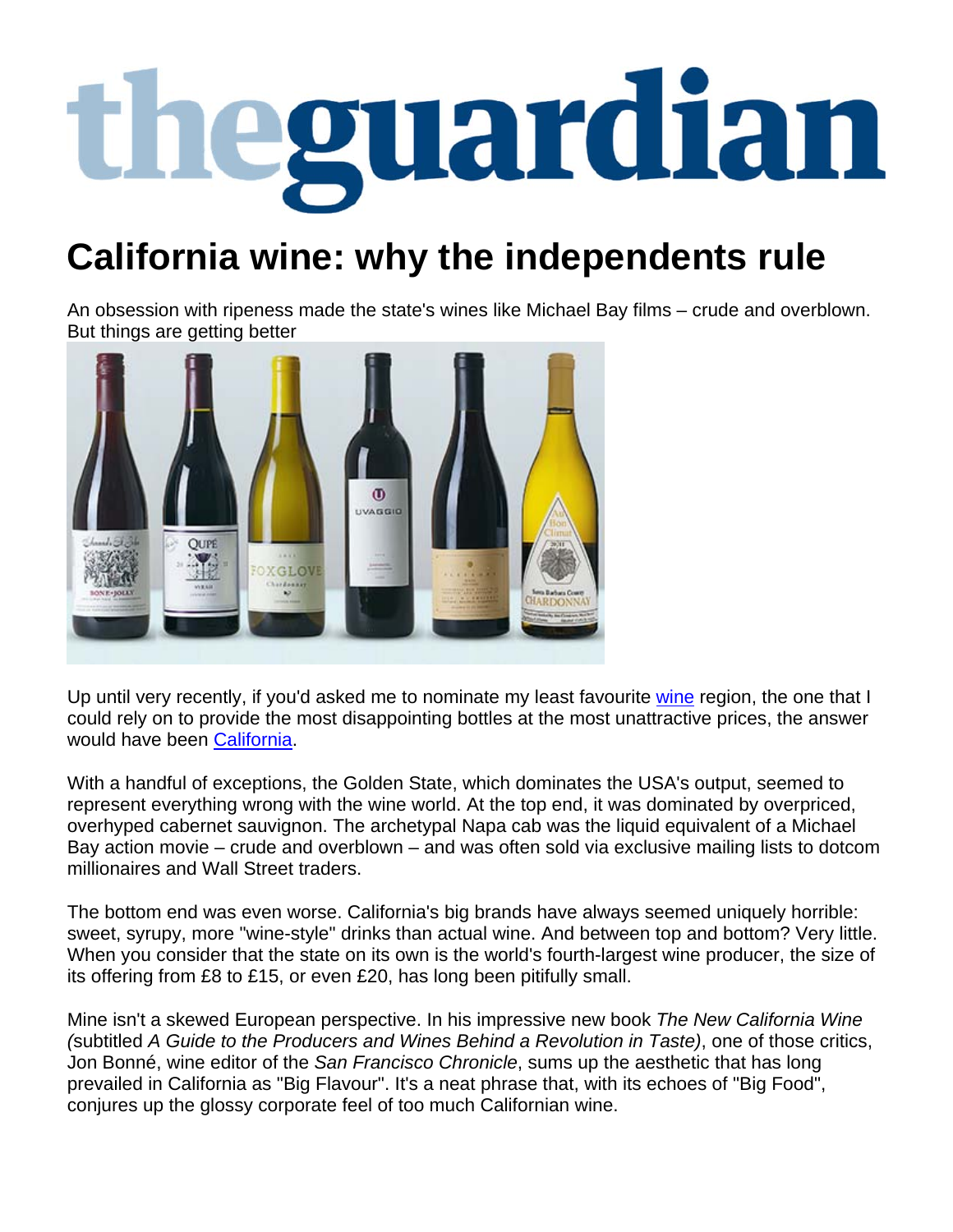Bonné says there has been an obsession with ripeness, with getting as much sugar and fruit flavour into the grapes as possible at the expense of balance and a sense of place. As a result, the wines are impressive in their force of flavour, but too thick to drink more than a couple of sips.

But Bonné has come to praise rather than bury his adopted state, describing the counter-cultural scene that is flourishing in the margins. This disparate set of individuals (which includes producers such as Ridge, Calera and Qupé who have always stood apart from their contemporaries, as well as new names such as Matthiasson, Lioco, the Scholium Project and Arnot-Roberts) has taken a more creative approach to the possibilities offered by the state's varied soil and microclimates.

That approach might entail unusual grape varieties – albariño, ribolla gialla, gamay, refosco, trousseau. It may mean seeking out sites away from what Bonné calls the "bombastic" heartland of Napa Valley – the Sierra Foothills, the Santa Cruz Mountains, Contra Costa County. But it always means working in a more sensitive way, striving for balance rather than pushing the outer reaches of ripeness.

At the moment, many of these names can be hard to find on this side of the Atlantic, although the London merchant Roberson deserves particular credit for its imaginative selection. What has arrived in the UK couldn't be described as cheap either: Americans are prepared to pay much more for their wine than the British, so exporters, with a ready-made domestic market, are reluctant to drop their prices over here. But as the movement gains momentum, I have a feeling we're going to see a lot more of this other side of California – winemakers who, by scaling back, have show that the region could be the next big  $-$  if not "Big"  $-$  thing.

### **Six of the best California wines**

#### **Edmunds St-John Bone Jolly Gamay Noir 2010**

#### (£13.95, robersonwine.com)

Gamay is the grape of Beaujolais – hence the rather wince-making pun – and this archetype of the new California is very much influenced by the French region: a vibrant light and succulent red that puts the emphasis on drinkability.

#### **Qupé Syrah Central Coast, 2011**

(from £16.99, agwines.com; Majestic)

Qupé driving force Bob Lindquist's wines have always had a more elegant cast than the California norm, and this sinewy, Rhône-like syrah, with its red fruit and black peppery crackle, is no exception.

#### **BEST BUY:**

#### **Varner Wines Foxglove Chardonnay 2011**

(reduced to £13.50 from £17.50 until 23 Feb, swig.co.uk)

Pristine, mineral but full of tangy orchard fruit, this incisive, unoaked Californian answer to is as far from the stereotype of big, flabby, buttery West Coast chardonnay as it's possible to get.

#### **Uvaggio Zinfandel, Lodi, California, 2012**

#### (£9.95, The Wine Society)

Zinfandel can be head-bangingly big and alcoholic, but in the hands of Jim Moore this red has more in common with the sweet-sour cherry and plum juiciness of southern Italy, where the variety is known as primitivo.